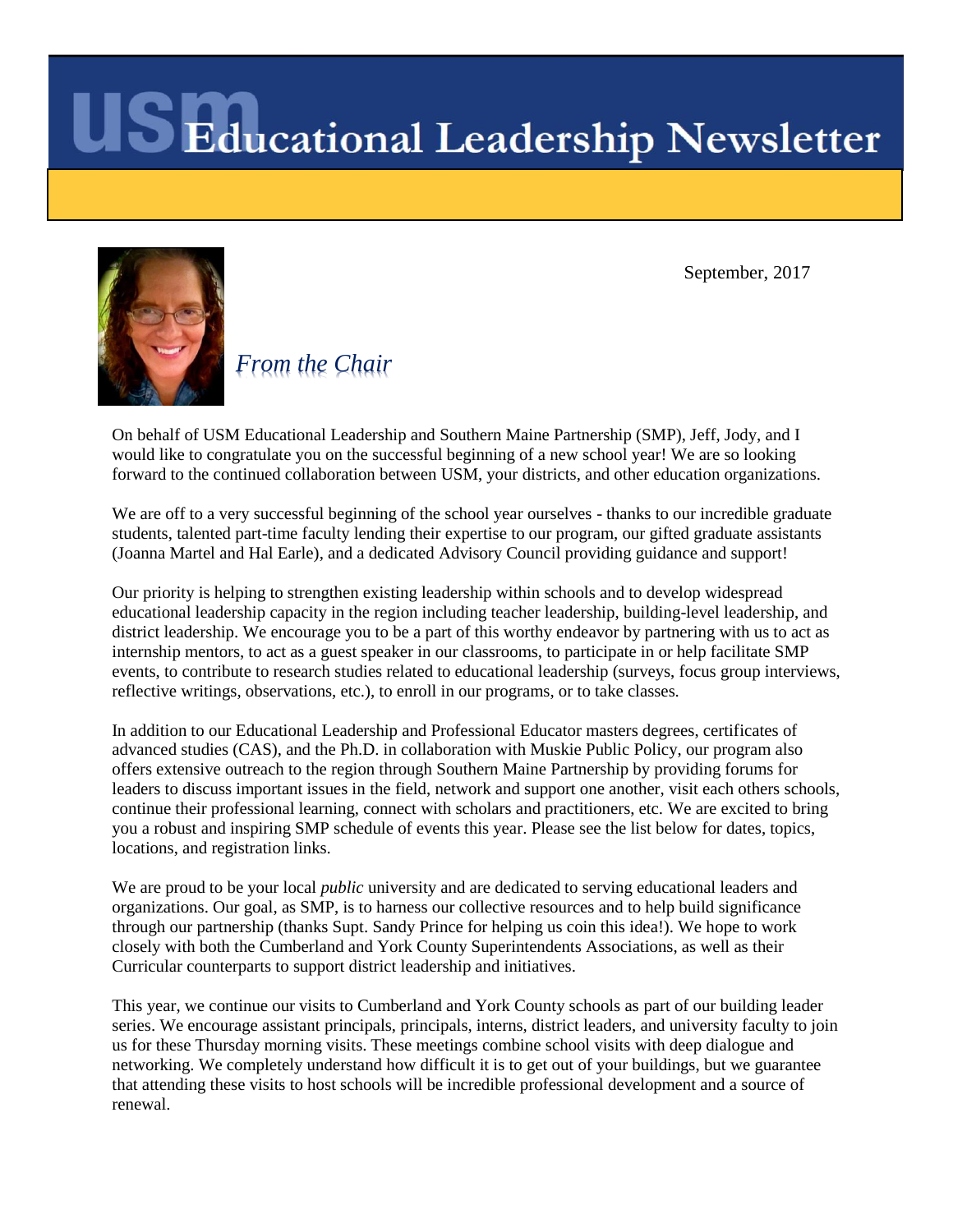Additionally, we continue our commitment to assessment literacy through a two-day Assessment FOR Learning (AFL) train the trainer series. In collaboration with RiSE (Research in STEM Education from UMaine Orono), Dr. Beaudry and Dr. Stewart McCafferty have created 11 AFL one-hour professional development modules that have been vetted by nearly 1200 teachers statewide last year. We are offering two full-day train the trainers workshops as part of the SMP membership fee! A true bargain for sure!

Another continued theme is that as leader in STEAMSS education; we are defining STEAMSS as STEM, The Arts, Service Learning, and Social Sciences. We are privileged to offer dine and discuss events around STEAMSS, Great Ideas for Teaching Students and Staff (GIFTS) sessions around STEAMSS, and visits to local school districts who are rocking STEAMSS! We have the privilege of collaborating with the fabulous USM CI2 Lab for a very special Dine and Discuss event in their newly renovated space! In addition, we are collaborating with Casco Bay Math Circles to bring a desired focus to the math part of STEAMSS.

SMP is privileged to have Coach Harry Marra join us for a special dine and discuss event on the topic: The Art of Coaching: How it is EXACTLY the same as The Art of Teaching on Thursday, November 16th. Coach Marra is a celebrated collegiate and Olympic coach, who takes teaching seriously! This is a must-attend event for coaches, teacher leaders, athletic directors, and educational leaders.

Additionally, we seek to support and elevate teacher leadership! We will offer sessions around GIFTS (Great Ideas for Teaching Students and Staff) this fall and spring and seek teacher leaders to facilitate round table sessions.

#### *Please share this newsletter with your colleagues within your district and other professional organizations of which you belong.*

Our membership fee for the 2017-18 school year will be \$600 per district/organization. Invoices will be sent to districts in the near future. Membership allows unlimited participation by administrators and teachers. In order to plan appropriately for space, materials, and food, we ask that each participant register using the links below. We hope that you will join our efforts to collaborate in strengthening and supporting educational leadership in our region.

*Anita Stewart McCafferty Assistant Professor, Department Chair, Co-Director Southern Maine Partnership*

*School of Education and Human Development, Educational Leadership Program Cell: [207-290-0956](tel:(207)%20290-0956)*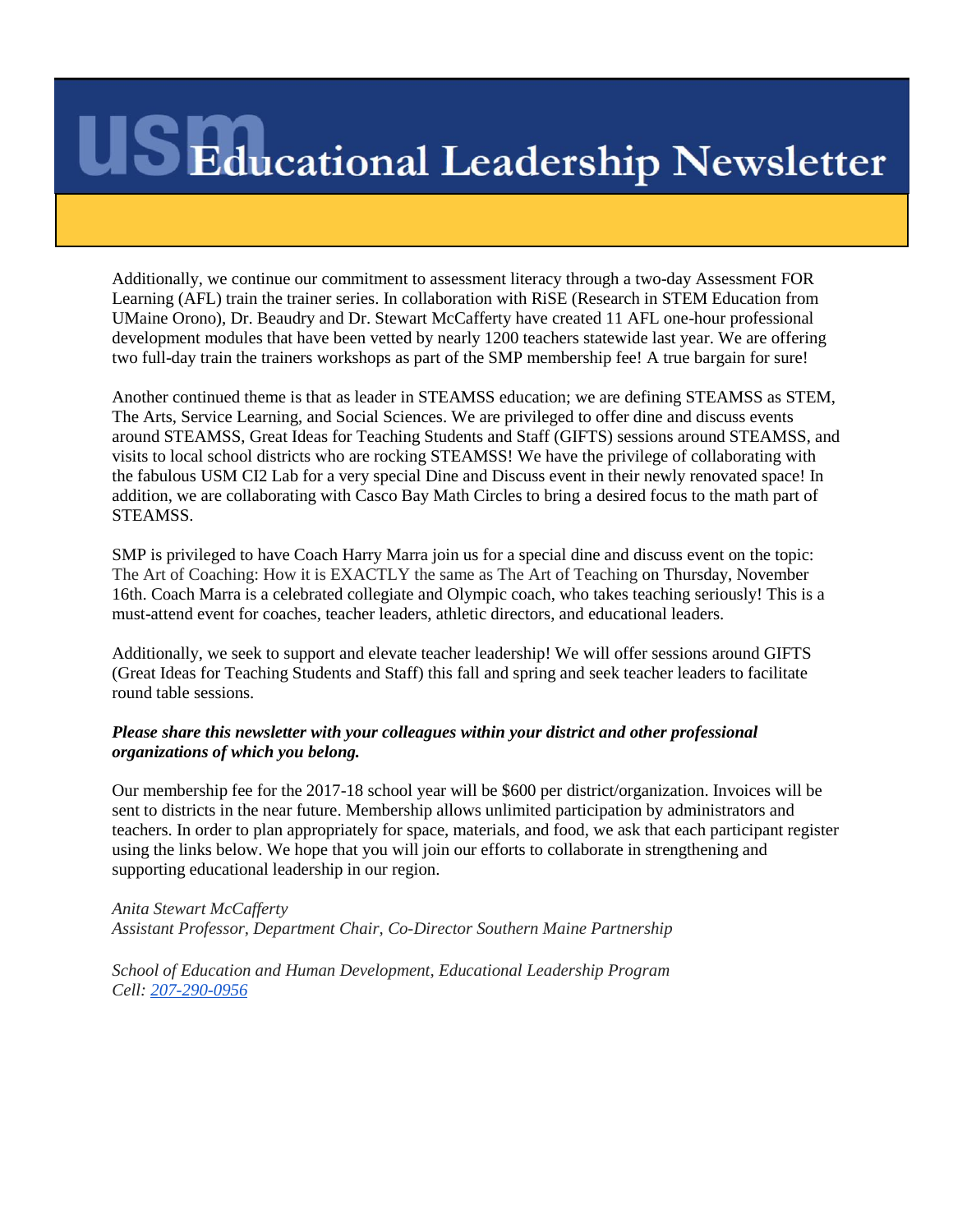### **Southern Maine Partnership Events 2017-2018**

**Leading, Teaching, and Learning Together Where Evidence-Based Practices and Research Intersect**

#### **October 5, 2017 8:30-10:00 a.m.**

**Building Leader Visit** Host School: Gorham High School with Principal Brian Jandreau Topic: Proficiency-based education and intervention/enrichment block To RSVP: <https://goo.gl/forms/xGVLKcyzlaD0TIfy2>

#### **October 12, 2017 from 8 am - 3 pm**

**Assessment for Learning and Leading Series: Train the Trainer Modules Part 1** Location: Abromson Room 109-110 To RSVP: <https://goo.gl/forms/9SiWDCW5RV0C0EIN2>

**October 25, 2017 from 4:00-7:00 p.m.**

**Casco Bay Math Circle** Location: Wishcamper, Room 102 To RSVP: <https://goo.gl/forms/dQg3Tlmz17MAOpRy2> Website: <https://sites.google.com/a/falmouthschools.org/casco-bay-math-teachers-circle/home>

#### **November 2, 2017 from 4:00-6:30 p.m.**

**Dine and Discuss: STEAMSS (STEM, The Arts, Service Learning, and Social Sciences)** 

- Discussion with CI2 Lab students Curriculum, Skills and Mentality Needed to be Successful Dr. Susannah Gordon-Messer, Deputy Director of CI2
- Discussion with Service Learning & Community Outreach faculty, directors, teachers, and community partners

Location: Abromson Room 109/110

To RSVP: <https://goo.gl/forms/yVTWlEJxSSlSfrjy2>

**November 16, 2017 from 4:00-6:30 p.m.**

**Dine and Discuss: The Art of Coaching: How it is EXACTLY the same as The Art of Teaching: with special guest Coach Harry Marra**

Location: Wishcamper, Room 133 (Lee Auditorium)

To RSVP: <https://goo.gl/forms/fhggr9lyGELdGdih1>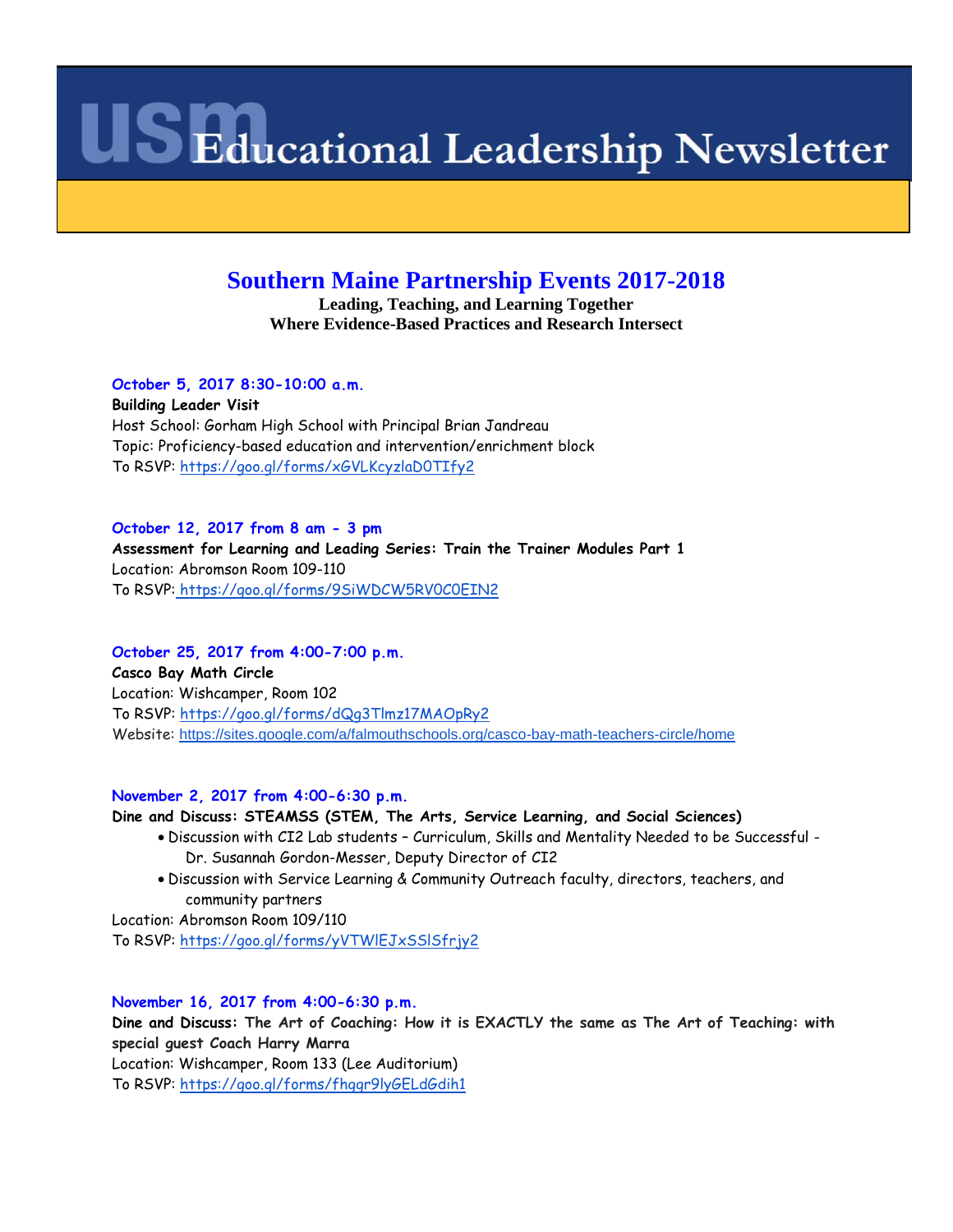#### **November 30, 2017 8:30-10:00 a.m.**

**Building Leader Visit** Host School: Casco Bay High School, Portland with Principal Derek Pierce Topic: Differentiation and Equity Literacy To RSVP:<https://goo.gl/forms/ZxwfQQFFuQZQGCiB2>

**December 4, 2017 from 8 am - 3 pm Assessment for Learning and Leading Series: Train the Trainer Modules Part 2** Location: Abromson Room 109/110 OR 7th Floor Glickman Library, Portland campus

To RSVP: <https://goo.gl/forms/9SiWDCW5RV0C0EIN2>

**December 11, 2017 from 4:00-6:00 p.m. GIFTS (Great Ideas for Teaching Students/Staff)** Location: Abromson 109/110 To RSVP:<https://goo.gl/forms/cUpcg865i3EBMVq43>

#### **January 11, 2018 from 4:00-6:00 p.m.**

**Dine and Discuss: Teacher and Administrator Evaluation --- Giving Effective Feedback to Hone Teaching and Leading Practices** Location: Abromson Room 109/110 To RSVP:<https://goo.gl/forms/IwHn37vYOyJZDR0q1>

#### **January 25, 2018 8:30-10:00 a.m.**

**Building Leader Visit** Host School: Bonny Eagle Middle School, Buxton with Principal Ben Harris Topic: TBD To RSVP:<https://goo.gl/forms/wBCfYzyi6tjALMZC3>

**March 5, 2018 from 4:00 - 6:00 pm Great Ideas for Teaching Students and Staff (GIFTS)** Location: 7th Floor, Glickman Library, Portland campus To RSVP:<https://goo.gl/forms/N32grzEQ6Hfoqzja2>

**March 8, 2018 8:30-10:00 a.m**. **Building Leader Visit Host School:** Sea Road Elementary School, Kennebunk with Principal Steve Marquis **Topic**: Teacher Recruitment, Induction, and Retention Strategies To RSVP:<https://goo.gl/forms/BXmHihhtQzAwHSDw1>

**March 29, 2018 4:00-6:30 p.m.**

**Dine and Discuss: Social Justice, Community Engagement and School-University Partnerships** Location: TB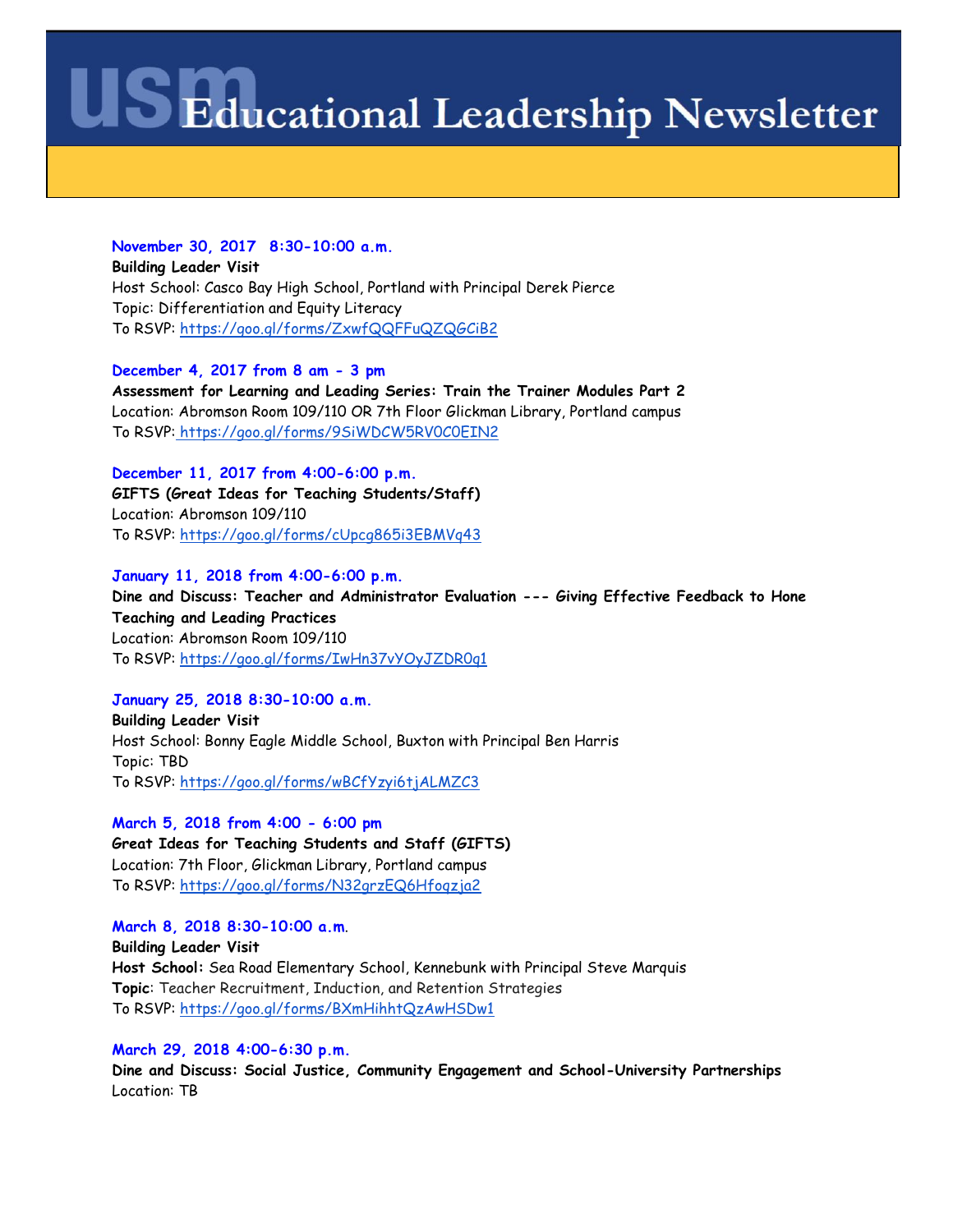#### **April 4, 2018 from 4:00-7:00 p.m.**

**Casco Bay Math Circle** Location: 7th Floor, Glickman Library, Portland campus To RSVP:<https://goo.gl/forms/g9NFBR0oqY8PW3Ch2> Website: <https://sites.google.com/a/falmouthschools.org/casco-bay-math-teachers-circle/home>

#### **April 5, 2018 8:30-10:00 a.m.**

**Building Leader Visit** Host School: Canal School, Westbrook with Principal Vickie Hebert Topic: Building a Literacy Community To RSVP: <https://goo.gl/forms/SqyjxtXefAT9jDvp1>

#### **May 7 - 8, 2018 8:30-3:00 p.m. (fee-based event)**

**Conference: Full STEAM(SS) Ahead! - Integrating Meaningful STEAMS Curriculum with High-Impact Instruction, Assessment, and Service to Engage Our Learners** Location: USM Abromson Center and Hannaford Hall

#### **June 18-19 8:30-3:00 p.m. (fee-based event)**

**Mentor Training (DOE-approved) facilitated by Dr. Anita Stewart McCafferty** Location: USM Portland campus

School of Education and Human Development 8 Bailey Hall 207-780-5316 [sehd@usm.maine.edu](mailto:sehd@usm.maine.edu) <http://www.usm.maine.edu/sehd>



**PORTLAND · GORHAM · LEWISTON · ONLINE** 

### Advising Questions? Educational Leadership Faculty:

| <b>Jeffrey Beaudry</b>          | 207-780-5493 | jeffrey.beaudry@maine.edu  |
|---------------------------------|--------------|----------------------------|
| Joseph (Jody) Capelluti         | 207-780-5077 | joseph.capelluti@maine.edu |
| Thomas Edwards, Adjunct         | 207-780-5090 | thomas.k.edwards@maine.edu |
| <b>Anita Stewart McCafferty</b> | 207-780-5479 | anita.stewart@maine.edu    |
| Ed Leadership Program Office    | 207-780-5316 | bertalan@maine.edu         |